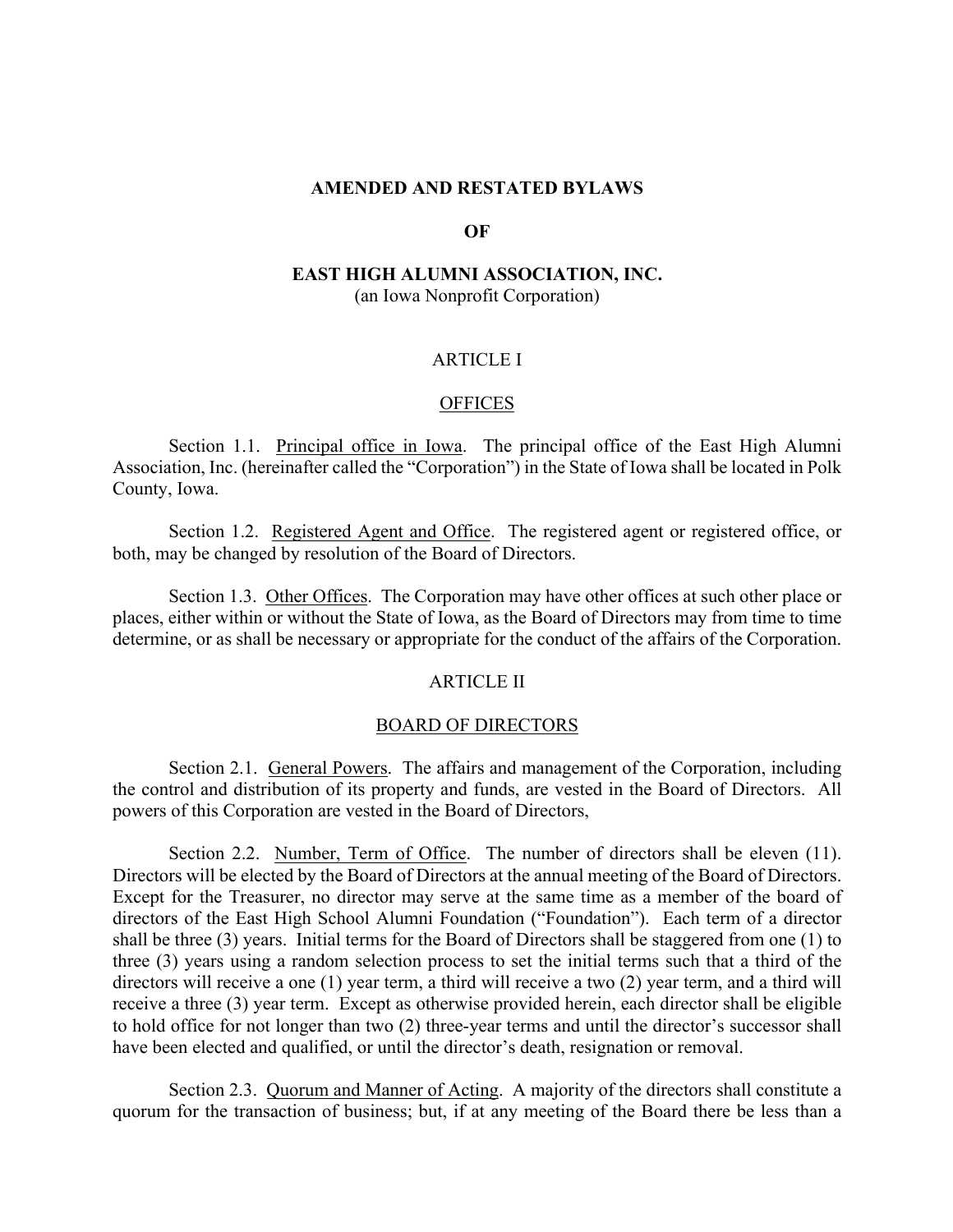quorum present, a majority of the directors may adjourn the meeting, from time to time, until a quorum shall be present. Notice of any adjourned meeting need not be given. At all meetings of directors, a quorum being present, the act of the majority of the directors present at the meeting shall be the act of the Board of Directors, unless the act of a greater number is required by law, the Articles of Incorporation, or these Bylaws. No director may vote by proxy.

Section 2.4. Resignation and Removal. Any director of the Corporation may resign at any time by giving written notice to the Board of Directors, President, or Vice President of the Corporation. The resignation of any director shall take effect upon receipt of notice thereof or at such later date as shall be specified in such notice; and, unless otherwise specified therein, the acceptance of such resignation shall not be necessary to make it effective. A director shall be subject to removal for cause, by a vote of two-thirds of the directors.

Section 2.5. Vacancies. Any vacancy occurring the Board of Directors through death or resignation shall be filled by action of the Board of Directors. A director so appointed to fill a vacancy shall be appointed for the unexpired term of his or her predecessor in the office and until the appointment of his or her successor.

Section 2.6. Number of Directors Increased. In case the number of directors is increased by amendment to these Bylaws, the directorship to be filled by reason thereof shall be filled by appointment by the Board of Directors. Any director so appointed shall serve until the election of his or her successor.

Section 2.7. Place of Meetings, etc. Except as provided in Section 2.8 of this Article II, the Board of Directors may hold its meetings and keep the books and records of the Corporation at such place or places, within the State of Iowa, as the Board may from time to time determine. A director may participate in any meeting by any means of communication, including, but not limited to telephone conference call, by which all directors participating may simultaneously hear each other during the meeting. A director participating in a meeting by this means is deemed to be present in person at the meeting.

Section 2.8. Annual and Regular Meetings. The annual meeting of the Board of Directors shall be held in May of each year (or such other month determined by the Board of Directors) and there shall also be regular quarterly meetings at such time and place as the Board of Directors shall designate, and notification of such meetings shall be given to each director of the Corporation in accordance with the notice provisions set forth in Section 2.9.

Section 2.9. Special Meetings; Notice. Special meetings of the Board of Directors shall be held whenever called by the President or by one-third (1/3) or more of the directors upon their written request. Notice of each such meeting shall be communicated to each director at least two (2) days before the date on which the meeting is to be held. Notice may be communicated in person, by mail, or other method of delivery, including by electronic transmission. Notice is effective (a) when personally delivered; (b) five (5) days after deposit in the United Sates mail, if mailed postpaid and correctly addressed to the director's address shown in the Corporation's current record; or (c) when electronically transmitted to a director. Each notice shall state the date, time and place of the meeting. Unless otherwise stated in the notice thereof, any and all business may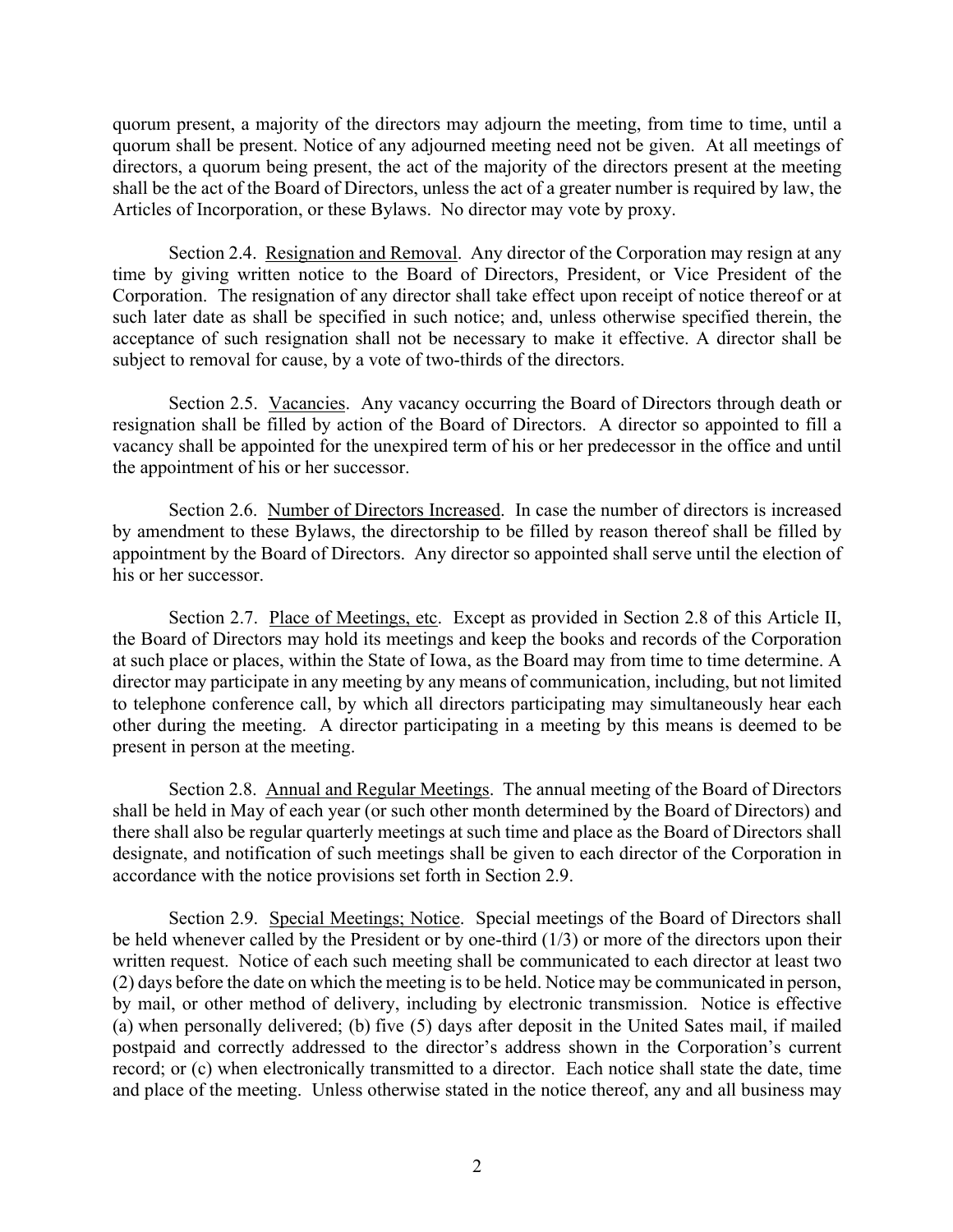be transacted at a special meeting. At any meeting at which every director shall be present, even without any notice, any business may be transacted.

Section 2.10 Waiver of Notice. A director may waive any notice required by law or these bylaws if in writing and signed by a director entitled to such notice, whether before or after the date and time stated in such notice. Such a waiver shall be equivalent to notice in due time as required by these bylaws. Attendance of a director at or participation in a meeting shall constitute a waiver of notice of such meeting, unless the director at the beginning of the meeting or promptly upon arrival objects to holding the meeting or transacting business at the meeting and does not thereafter vote for or assent to action taken at the meeting.

Section 2.11 Director's Assent Presumed. A director of the corporation who is present at a meeting of its Board of Directors at which action on any corporate matter is taken is considered to have assented to the action taken unless (a) the director objects at the beginning of the meeting, or promptly upon arrival, to the holding the meeting or transacting of business at the meeting; or (b) the director dissents or abstains from the action and any of the following applies (i) the dissent or abstention is entered in the minutes of the meeting; or (ii) the director delivers notice in the form of a record of the director's dissent or abstention to the presiding officer of the meeting before the meeting's adjournment or to the corporation promptly after adjournment of the meeting. The right of dissent or abstention is not available to a director who votes in favor of the action.

Section 2.12. Order of Business.

- (a) At meetings of the Board of Directors, business shall be transacted in such order as the Board of Directors from time to time may determine by resolution.
- (b) At all meetings of the Board, the President, or in his or her absence the Vice President, or in the absence of the President and Vice President, the longest tenured director, shall preside.

Section 2.13. Acting by Unanimous Consent. Any actions which may be taken at a meeting of the Board of Directors may be taken without a meeting of the Board, if a consent in writing setting forth the action so taken shall be signed by all the directors entitled to vote with respect to the subject matter thereof. Action taken under this section is effective when the last director signs the consent, unless the consent specifies a different effective date. Written consents may be delivered to the Corporation by electronic transmission. A director's consent may be withdrawn by a revocation signed by the director and delivered to the Corporation prior to the delivery to the Corporation of unrevoked written consents signed by all of the directors.

## Section 2.14. Committees.

(a) Board Committees. The Board of Directors, by resolution adopted by a majority of the directors in office, may designate and appoint one or more Board committees, each of which shall consist of two (2) or more directors, which committees, to the extent provided in the resolution, shall have and exercise the authority of the Board of Directors in the management of the Corporation; provided, however, that no such committee shall have the authority of the Board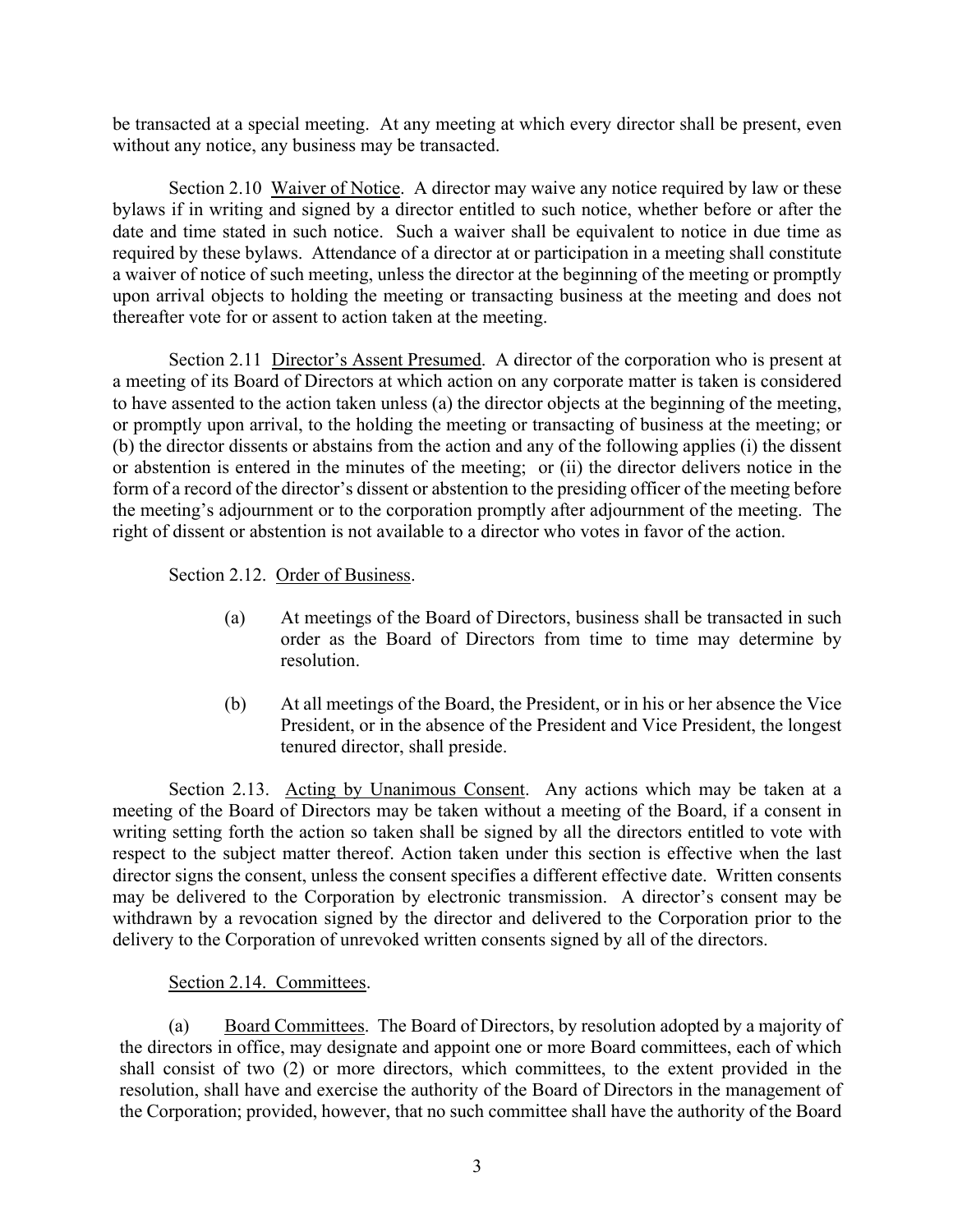of Directors in reference to authorized distributions; approving or approving dissolution, merger, or the sale, pledge, or transfer of all or substantially all of the Corporation's assets, electing, appointing, or removing directors or filling vacancies on the Board of Directors or any of its committees; or adopting, amending, or repealing the Articles of Incorporation or Bylaws. The appointment of any such committee and the delegation of authority shall not operate to relieve the Board of Directors of any responsibility imposed upon it by law. Each committee shall fix its own rules governing the conduct of its activities as the Board of Directors may request.

(b) Advisory Committees. Other committees not having and exercising the authority of the Board of Directors in the management of the Corporation may be designated by a resolution adopted by a majority of the directors present at a meeting at which a quorum is present. Any member may be removed by the persons authorized to appoint such member whenever in their judgment the best interests of the Corporation shall be served by such removal. Each committee shall be chaired by a director.

(c) Membership Committee. There shall be a Membership Committee that shall have no less than three (3) members, which members shall be appointed by the Board of Directors. The Membership Committee shall be responsible for outreach to current members and prospective members of the Corporation with the objective of increasing and retaining members.

(d) Marketing/Public Relations Committee. There shall be a Marketing/Public Relations Committee that shall have no less than three (3) members, which members shall be appointed by the Board of Directors. The Marketing/Public Relations Committee shall be responsible for marketing and communications for both the Corporation and the East High School Alumni Foundation.

(e) Ambassador Committee. There shall be an Ambassador Committee that shall have no less than three (3) members, which members shall be appointed by the Board of Directors. The Ambassador Committee shall be responsible for helping classes plan and promote events and activities.

(f) Scholarship and Grant Program Committee. There shall be a Scholarship Committee and Grant Program Committee that shall have no less than three (3) members, which members shall be appointed by the Board of Directors. The Scholarship and Grant Program Committee shall be responsible for working with the Foundation's scholarship and grant program in promoting the scholarship and grant program to students as well as managing the selection and award process. Scholarships and grants shall be awarded at the sole discretion of the Scholarship and Grant Committee who shall at all times adhere to the requirements imposed by the Foundation and the concept of granting scholarships and grants to graduates of East High School who demonstrate, through an application procedure, good character, responsible citizenship, and scholastic achievement. Scholarships and grants shall be available to qualifying applicants without regard to race, creed, color, religion, sex, national origin, or financial need. Dollars awarded for scholarships and grants will be determined by the Foundation Board.

(g) Student Mentoring Committee. There shall be a Student Mentoring Committee that shall have no less than three (3) members, which members shall be appointed by the Board of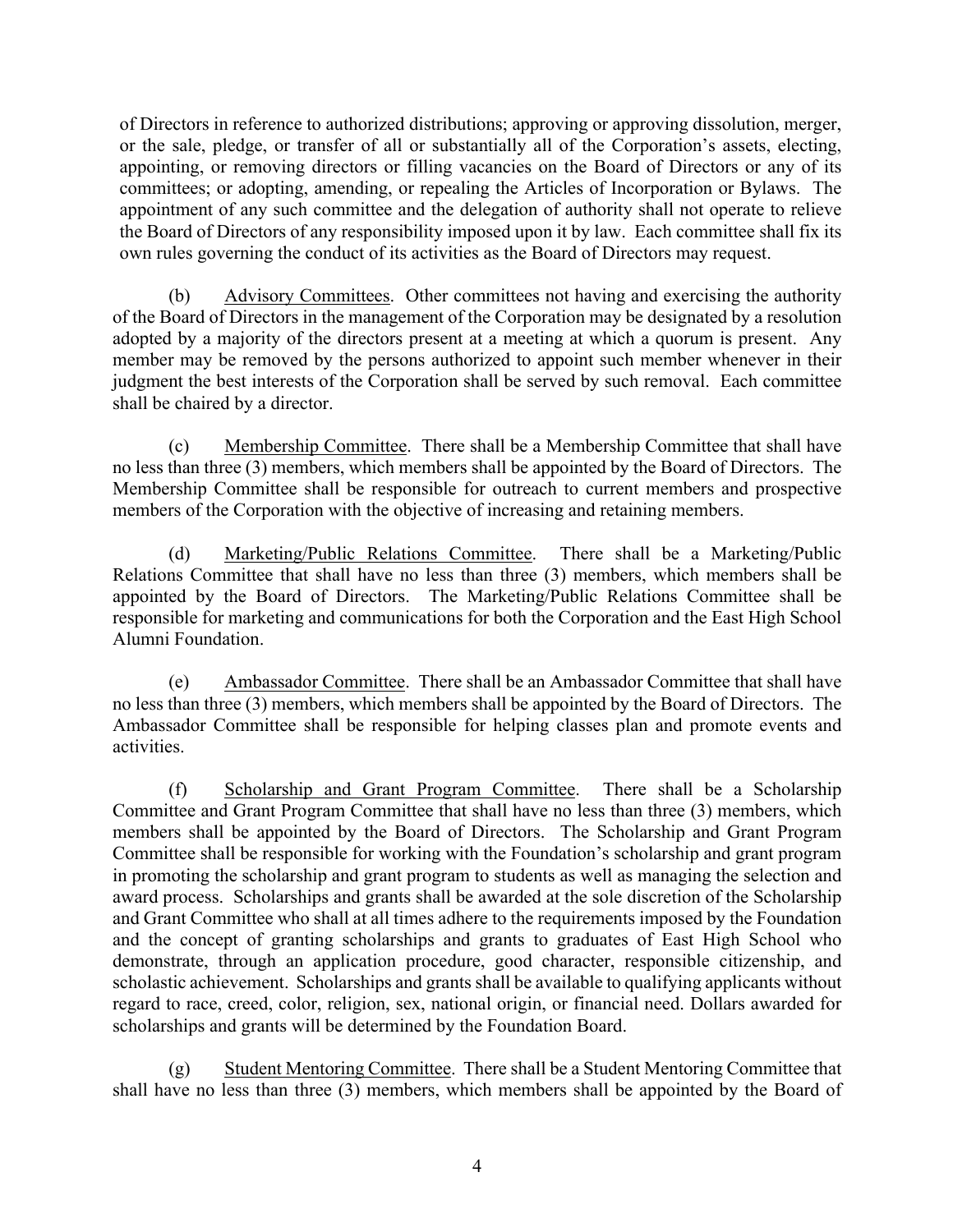Directors. The Student Mentoring Committee shall be responsible for working with counselors at East High School to assist students with education path and career planning.

(h) Scarlet Celebration Committee. There shall be a Scarlet Celebration Committee that shall have no less than three (3) members, which members shall be appointed by the Board of Directors. The Scarlet Celebration Committee shall be responsible for planning and managing the annual Scarlet Celebration.

## ARTICLE III

## **OFFICERS**

Section 3.1. Election, Term of Office, and Qualification. The officers of the Corporation shall be chosen annually by the Board of Directors at its annual meeting. Each such officer shall hold office until the next succeeding annual meeting of the Board of Directors and until his or her successor shall have been duly chosen and shall qualify or until his or her death or until he or she shall resign or be removed.

Section 3.2. Subordinate Officers and Agent. The Board of Directors may appoint such other officers or agents as it may deem necessary or advisable, from time to time, to hold office for such period, have such authority to perform such duties as the Board of Directors, from time to time, may determine. The Board of Directors may delegate to any officer or agent the power to appoint any such subordinate officers or agents and to prescribe their respective terms of office, authorities and duties.

Section 3.3. Removal. Any officer may be removed by the Board of Directors at any time with or without cause, but such removal shall be without prejudice to the contract rights, if any, of the person so removed. An officer may be removed at any time with or without cause by any of the following: (a) the Board of Directors; (b) the officer who appoints such officer, unless these Bylaws or the Board of Directors provide otherwise; or (c) any other officer if authorized by these Bylaws or the Board of Directors.

Section 3.4. Resignations. Any officer may resign at any time by giving written notice of such resignation to the Board of Directors, the President, or the Vice President. Any such resignation shall take effect upon receipt of such notice or at any later time specified therein, and unless otherwise specified there, the acceptance of such resignation shall not be necessary to make it effective.

Section 3.5. Vacancies. A vacancy in any office by reason of death, resignation, removal, disqualification, or any other cause, shall be filled by the Board of Directors.

Section 3.6. President. The President shall be the chief executive officer of the Corporation and, subject to the control of the Board of Directors. He or she shall have general and complete management and supervision of the operations of the Corporation, to retain and discharge all employees, and generally to manage and supervise the operations of the Corporation. In general, he or she shall perform all duties incident to the office of President and see that all orders and resolutions of the Board of Directors are carried into effect. From time to time, he or she shall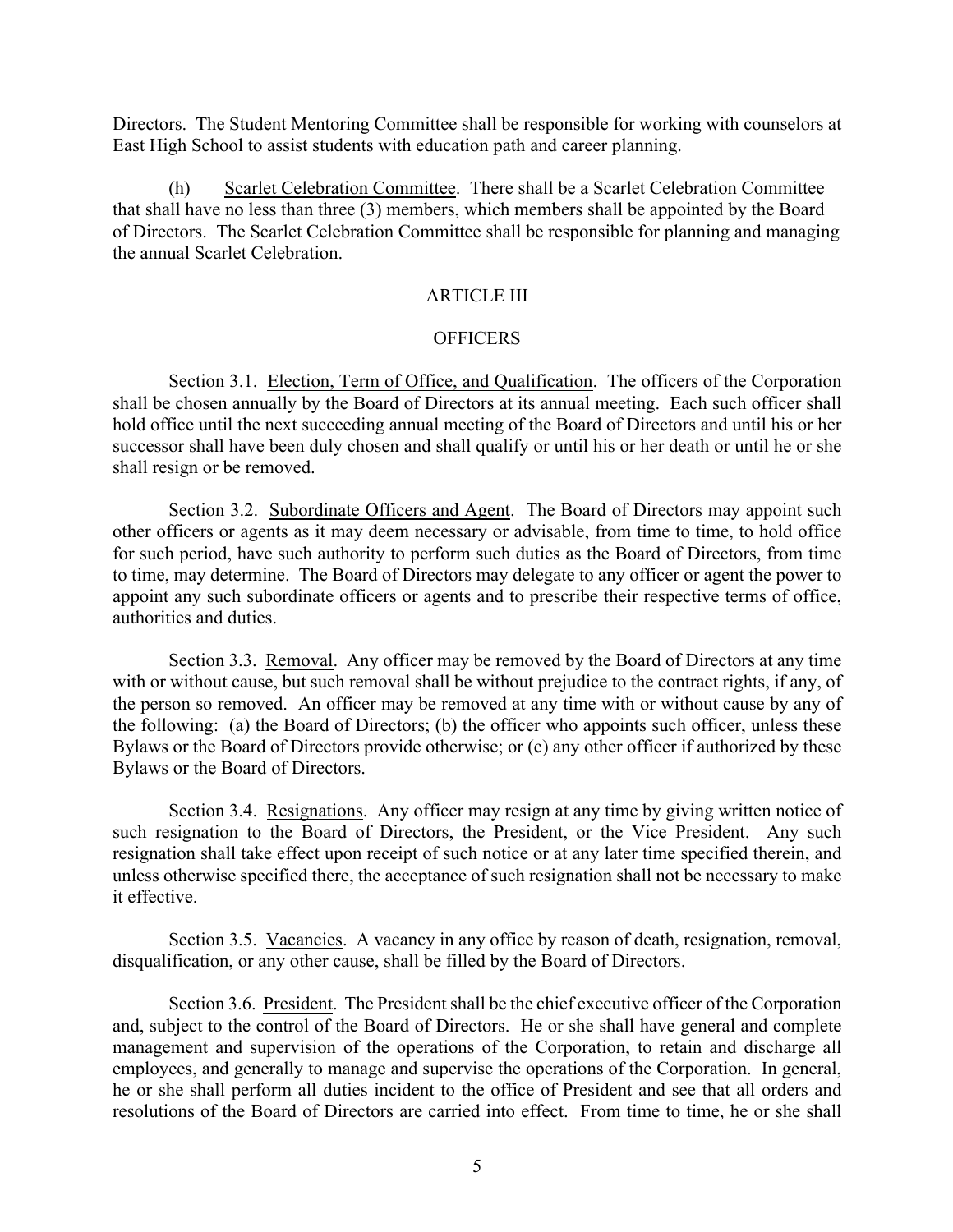report to the Board of Directors all matters within his or her knowledge which the interests of the Corporation may require to be brought to their notice. He or she shall have authority to sign, execute and acknowledge all contracts, checks, deeds, mortgages, bonds, leases, or other obligations on behalf of the Corporation as he or she may deem necessary or proper to be executed in the course of the Corporation's regular business, or which shall be authorized by the Board of Directors. He or she may sign in the name of the Corporation reports and all other documents or instruments which are necessary or proper to be executed in the course of the Corporation's business. He or she shall perform such other acts and duties as are given to him or her by these Bylaws or as may be assigned to him or her, from time to time, by the Board of Directors.

Section 3.7. Vice President. In the absence or disability of the President, or whenever requested by the President, the Vice President may perform all duties of the President, and, when so acting, shall have all powers and be subject to all restrictions upon the President. The Vice President shall perform such other duties as are given to him or her by these Bylaws or as from time to time may be assigned to him or her by the Board of Directors or the President.

Section 3.8. Secretary. The Secretary shall:

- (a) record all the proceedings of the meetings of the Board of Directors in a book to be kept for that purpose;
- (b) cause all notices to be duly given in accordance with the provisions of these Bylaws and as required by statute;
- (c) be custodian of the records; and
- (d) in general, perform all duties incident to the office of Secretary and such other duties as are given to him or her from time to time, by the Board of Directors or the President.

Section 3.9. Treasurer. The Treasurer, who shall also serve as the treasurer of the Foundation, shall:

- (a) have charge of and supervision over and be responsible for the funds, securities, receipts and disbursements of the Corporation;
- (b) cause the money or other valuable effects of the Corporation to be deposited in the name and to the credit of the Corporation in such banks or trust companies or which such bankers or other depositories as shall be selected, or to be otherwise dealt with in such manner as the Board of Directors may direct;
- (c) cause the funds of the Corporation to be disbursed by checks or drafts upon the authorized depositories of the Corporation, and cause to be taken and preserved proper vouchers for all money disbursed;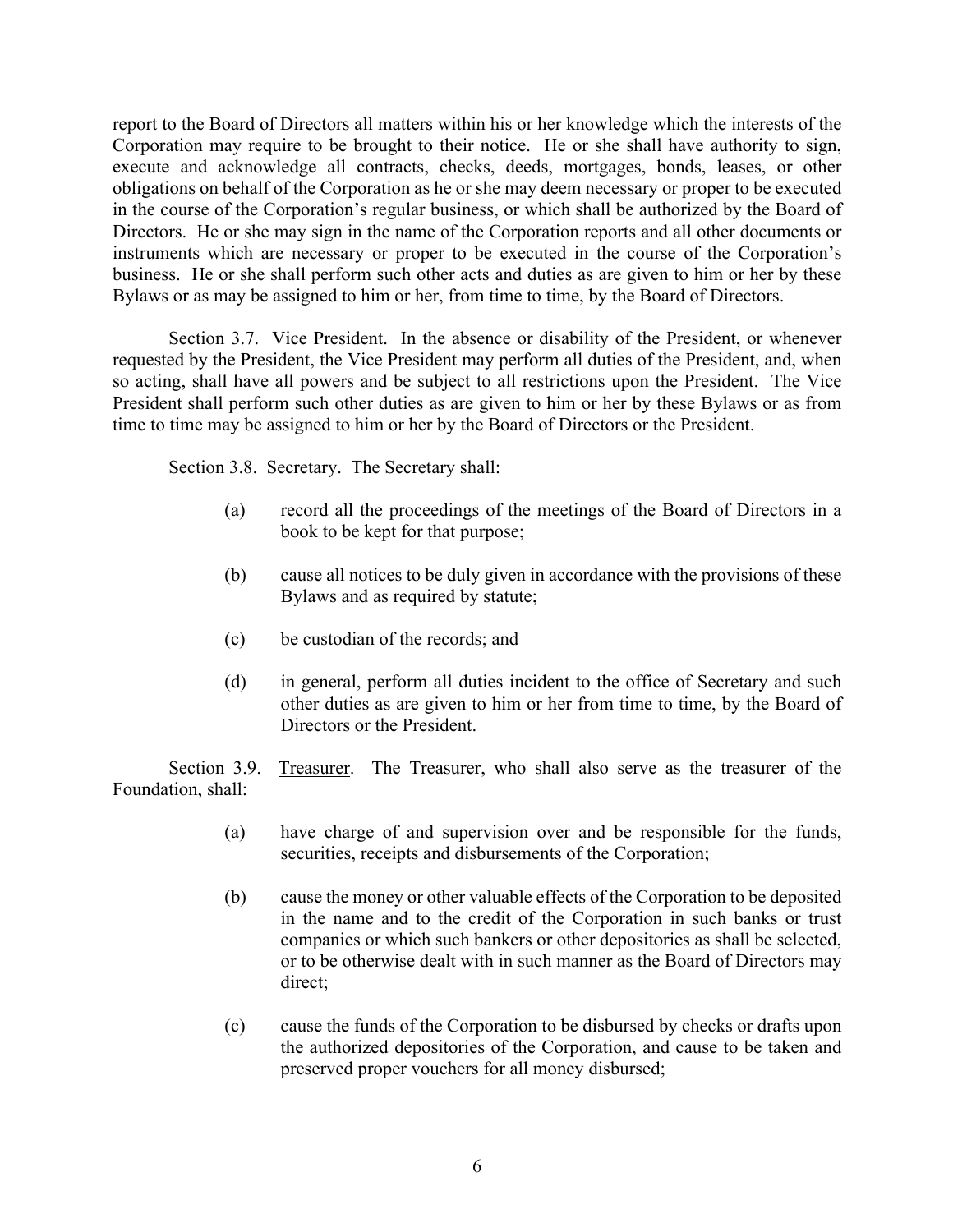- (d) render to the President or the Board of Directors whenever requested, a statement of the financial condition of the Corporation and of all his or her transactions as Treasurer, and render a full financial report at the annual meeting of the Board of Directors, if called upon to do so;
- (e) cause to be kept, at such place as the Board of Directors may determine, correct books of account of all its business and transactions, such books to be available to any Director upon application at such place during business hours;
- (f) be empowered, from time to time, to require from all officers or agents of the Corporation reports or statements giving such information as he or she may desire with respect to any and all financial transactions of the Corporation;
- (g) in general, perform all duties incident to the office of Treasurer and such other duties as are given to him or her by the Board of Directors or the President; and
- (h) see that the books, records, statements, and other documents and records required by statute are properly kept and filed.

Section 3.10. Assistants. There shall be such number of Assistant Secretaries and Assistant Treasurers as the Board of Directors may from time to time authorize and appoint. The Assistant Secretaries and Assistant Treasurers, in general, shall perform such duties as shall be assigned to them by the Secretary, or the Treasurer, respectively, or by the President or the Board of Directors. The Board of Directors shall have the power to appoint any person to act as assistant to any other officer, or to perform the duties of any other officer, whenever for any reason it is impracticable for such officer to act personally, and such assistant or acting officer so appointed shall have the power to perform all the duties of the office to which he or she is so appointed to be assistant, or as to which he or she is so appointed to act, except as such power may be otherwise defined or restricted by the Board of Directors.

## ARTICLE IV

## MEMBERS

The Corporation may have members who may be invited to events of the Corporation and provided information on the activities of the Corporation and have such other rights as determined by the Board of Directors. The "members" shall not be deemed members under Iowa Code section 504.141(24) and shall have only those rights set forth in this Article IV or the Board of Directors.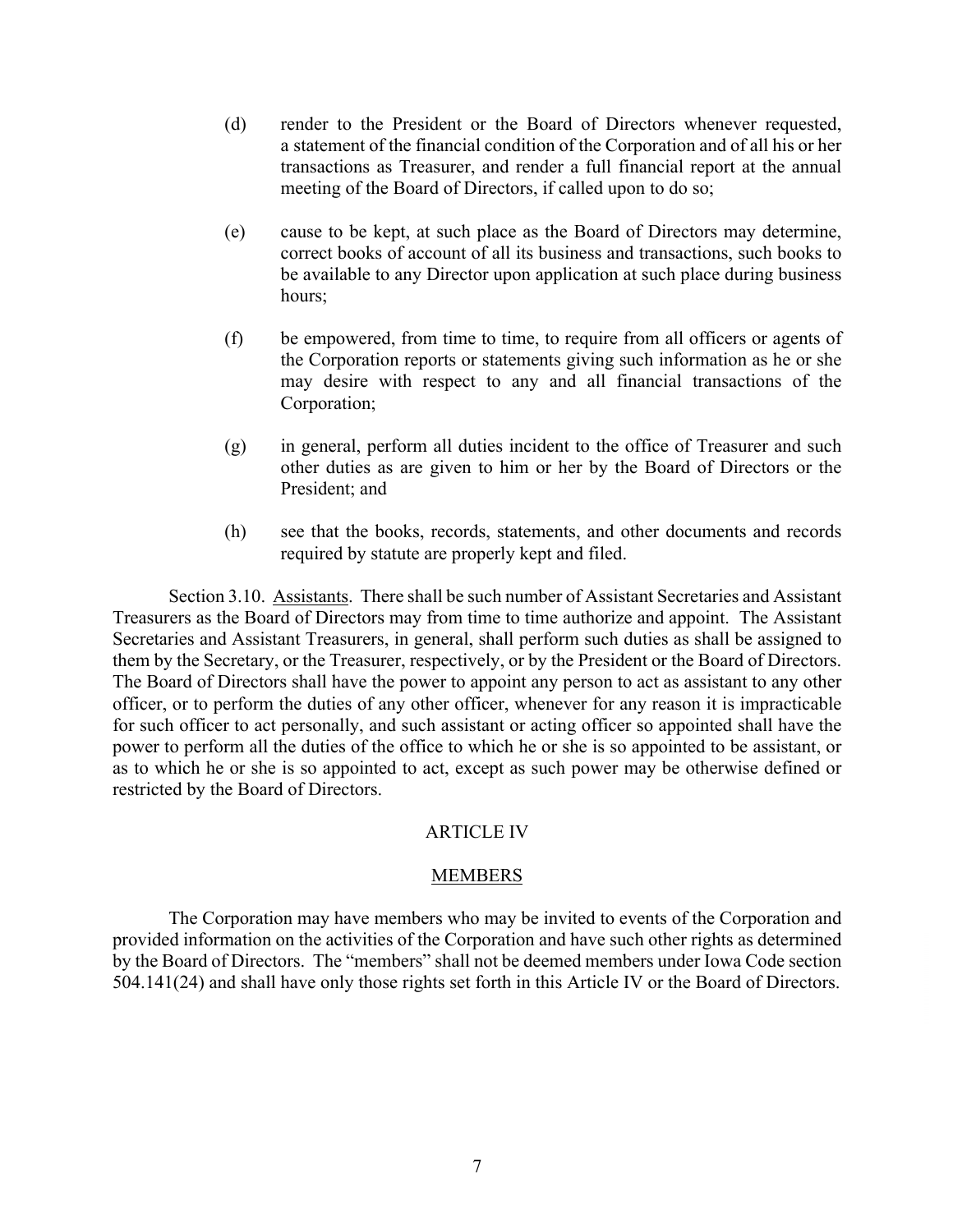## ARTICLE V

# ACCEPTANCE OF DONATIONS, BEQUESTS, AND DEVISES, EXECUTION OF INSTRUMENTS, AND DEPOSIT OF CORPORATE FUNDS

Section 5.1. Acceptance of Donations. Bequests, and Devises. The President or a Vice-President may accept any and all unconditional and unrestricted bequests, devises and donations of money and property made to the Corporation and, with the prior approval of the Board of Directors, may accept any other donations, bequests and devises.

Section 5.2. Execution of Instruments. All instruments of assignment, transfer, conveyance, release and contract requiring execution by the Corporation, shall be signed by any authorized officer or agent provided, however, that such person or persons may delegate, from time to time, by instruments in writing, all or any part of such authority to any other person or persons, if authorized to do so by vote of the Board of Directors.

Section 5.3. Transfer of Real Estate. Unless authorized by the Board of Directors, no right or interest of any kind or nature in and to any real estate or lease of real estate shall be either (a) sold, assigned, transferred, conveyed or otherwise disposed of or mortgaged or encumbered in any manner; or (b) acquired, either by purchase, lease or otherwise, by the Corporation.

Section 5.4. Deposits. All funds of the Corporation, not otherwise employed, shall be deposited from time to time to its credit in such banks or other depositories as the Board of Directors may select.

Section 5.5. Checks, Drafts, etc. All notes, drafts, acceptances, checks, endorsements or the Corporation whatsoever shall be signed by such officer or officers, or such agent or agents, of the corporation and in such manner as the Board of Directors, from time to time, may determine. Endorsements for deposit to the credit of the Corporation, in any of its duly authorized depositories, shall be made in such manner as the Board of Directors may from time to time determine.

## ARTICLE VI

#### INDEMNIFICATION

Section 6.1 Indemnification. Subject to the limitations and conditions provided in the Corporation's articles of incorporation, the Revised Iowa Nonprofit Corporation Act, and this Article VI, each person ("Indemnified Person") who was or is made a party or is threatened to be made a party to or is involved in any threatened, pending or completed action, suit or proceeding, whether civil, criminal, administrative, arbitrative or investigative ("Proceeding"), or any appeal in such a Proceeding or any inquiry or investigation that could lead to such a Proceeding, by reason of the fact that was or is a director or an officer of the Corporation or the Indemnified Person was or is the legal representative of or a manager, director, officer, partner, venturer, proprietor, trustee, employee, agent or similar functionary of a director or of an officer of the Corporation, shall be indemnified by the Corporation against judgments, penalties (including excise and similar taxes and punitive damages), fines, settlements and reasonable costs and expenses (including, without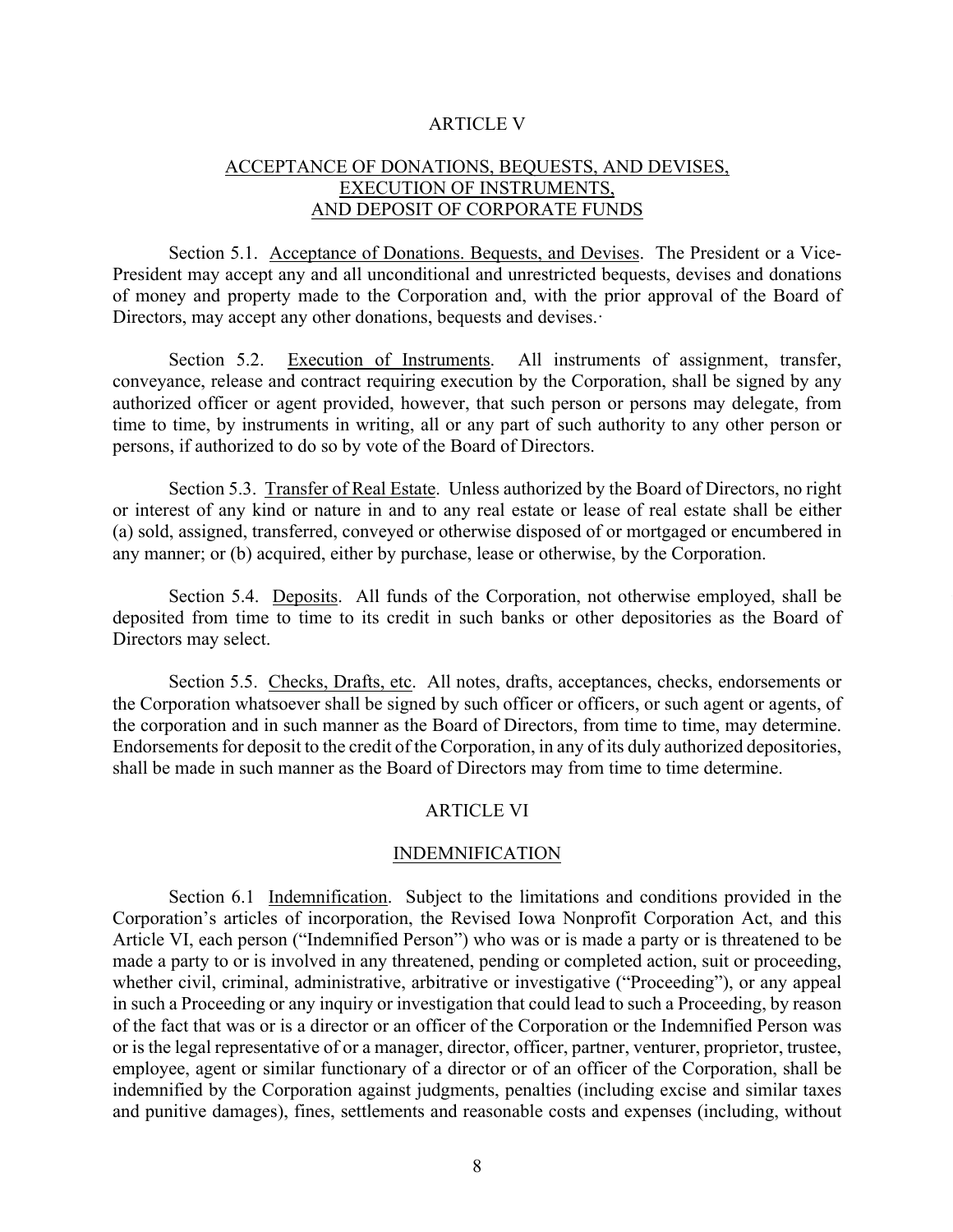limitation, attorneys' fees) actually incurred by such Indemnified Person in connection with such Proceeding in accordance with the articles of incorporation.

Section 6.2. Determinations. Any indemnification under Section 6.1 (unless ordered by a court) shall be made by the Corporation only as authorized in the specific case, upon a determination by the court that indemnification is proper in the circumstances because such person has met the applicable standard of conduct set forth in the articles of incorporation and herein. Such determination shall be made in accordance with the procedures established in the Revised Iowa Nonprofit Corporation Act.

Section 6.3. Advance Payment. The right to indemnification conferred by the articles of incorporation and this Article VI shall include the right to be paid or reimbursed by the Corporation for the reasonable expenses incurred in advance of the final disposition of the Proceeding and without any determination as to the Indemnified Person's ultimate entitlement to indemnification; provided, however, that the payment of such expenses incurred in advance of the final disposition of a Proceeding shall be made only upon delivery to the Corporation of a written affirmation of Indemnified Person's good faith belief that the Indemnified Person has met the standard of conduct necessary for indemnification under the articles of incorporation and this Article VI and a written undertaking, by or on behalf of such Indemnified Person, to repay all amounts so advanced if it shall ultimately be determined that such Indemnified Person is not entitled to be indemnified under the articles of incorporation and this Article VI or otherwise.

Section 6.4. Insurance. The Corporation may purchase and maintain insurance on behalf of any person who is or was a director, officer, employee, committee member, or agent of the Corporation, or is or was serving at the request of the Corporation as a trustee, director, officer, employee, committee member, or agent of another corporation, partnership, joint venture, trust, or other enterprise against any liability asserted against him or he and incurred by him or her in any such capacity or arising out of his or her status as such, whether or not the Corporation would have the power to indemnify him or her against such liability under the provisions of this Article.

## ARTICLE VII

## MISCELLANEOUS PROVISIONS

Section 7.1. Corporate Seal. The Corporation shall not adopt an official seal.

Section 7.2. Fiscal Year. The fiscal year of the Corporation shall be January 1 through December 31.

Section 7.3. Voting of Stocks owned by the Corporation. In the absence of a resolution of the Board of Directors to the contrary, the President of the Corporation or the Vice President acting within the scope of his or her authority, as provided in Article III of these Bylaws, are authorized and empowered, on behalf of the Corporation, to attend, vote and grant discretionary proxies to be used at any meeting of shareholders or stockholders of an corporation in which this Corporation holds or owns shares of stock and in that connection, on behalf of this Corporation, to execute a waiver of notice of any such meeting. The Board of Directors shall have authority to